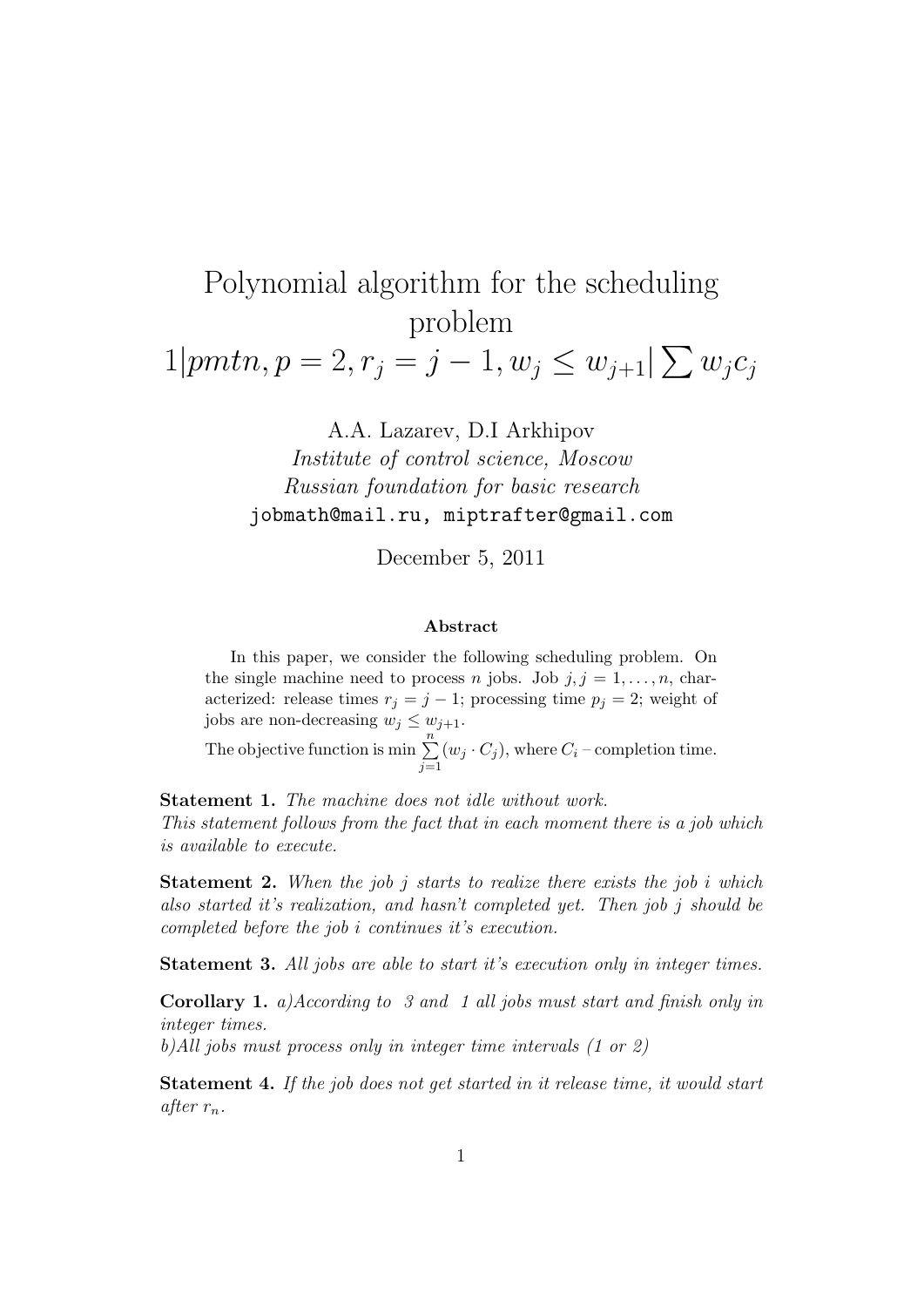**Lemma 1.** Assume the job i starts it's execution at moment  $r_i$ , and  $c_i \leq r_n$ . Then in interval  $[r_i+1, c_i-1]$  all jobs is executed without interruption.

**Definition 1.** We define for each job i the variable  $a_i = r_{\mu(i)}$  - receive time of the job  $\mu(i)$  which satisfies the following inequality  $w_{\mu(i)-1} \leq 2w_i \leq w_{\mu}$ . If such job  $\mu(i)$  doesn't exists we define  $a_i = n$ .

**Lemma 2.** The job i started it's execution at moment  $r_i$ , then was interrupted and completed at time  $c_i > r_n$ . Then, all jobs received in the interval  $[r_i+1; a_i)$ can not execute in the interval  $[n+1;c_i]$ 

**Lemma 3.** Job i starts it's realization at the moment  $r_i$ , then was interrupted and completed at time  $c_i > r_n$ . Then there are no jobs which started it's execution in the interval  $[r_i + 1; a_i]$ , then were interrupted and competed it's execution before the moment  $a_i$ 

**Corollary 2.** If the job i starts it realization at the moment  $r_i$ , then was interrupted and completed at time  $c_i > r_n$ . Then we have not more than one job which started in it's receive time  $r_i$  ( $r_i < r_j < a_i$ ) and then was interrupted.

This job should be completed before the  $n+1$ .

Algorithm 1. Now, let us show you the algorithm for constructing an optimal schedule.

We define  $\pi(i)$  as the optimal schedule for the jobs with weights  $\{w_i, w_{i+1} \dots w_n\}$ and release dates  $\{r_i, r_{i+1} \ldots r_n\}$ . Note that our goal is to construct the schedule  $\pi(1)$ .

We will construct schedules  $\pi(n), \pi(n-1) \ldots \pi(1)$  step by step.

## Step 1

 $\pi(n) = n; n$ 

Step  $n + 1 - i$ 

We know the schedules  $\pi(i+1), \ldots, \pi(n-1), \pi(n)$ . Let us show how to construct the schedule  $\pi i$ .

Let's consider some cases:

1)Both units of the job i complete instantly.

According to the Smith's rule and 4 we obtain that the optimal schedule is  $\{i, i, \pi(i+2), i+1, i+1\}.$ 

2a)The job i starts it realization at the moment  $r_i$ , then was interrupted and continued its realization at the moment  $t \leq r_n$ .

According to 1 all jobs in the interval  $(r_i+1, t)$  couldn't be interrupted. Then, due to the Smith's rule and the  $\frac{1}{4}$  all jobs which were received but haven't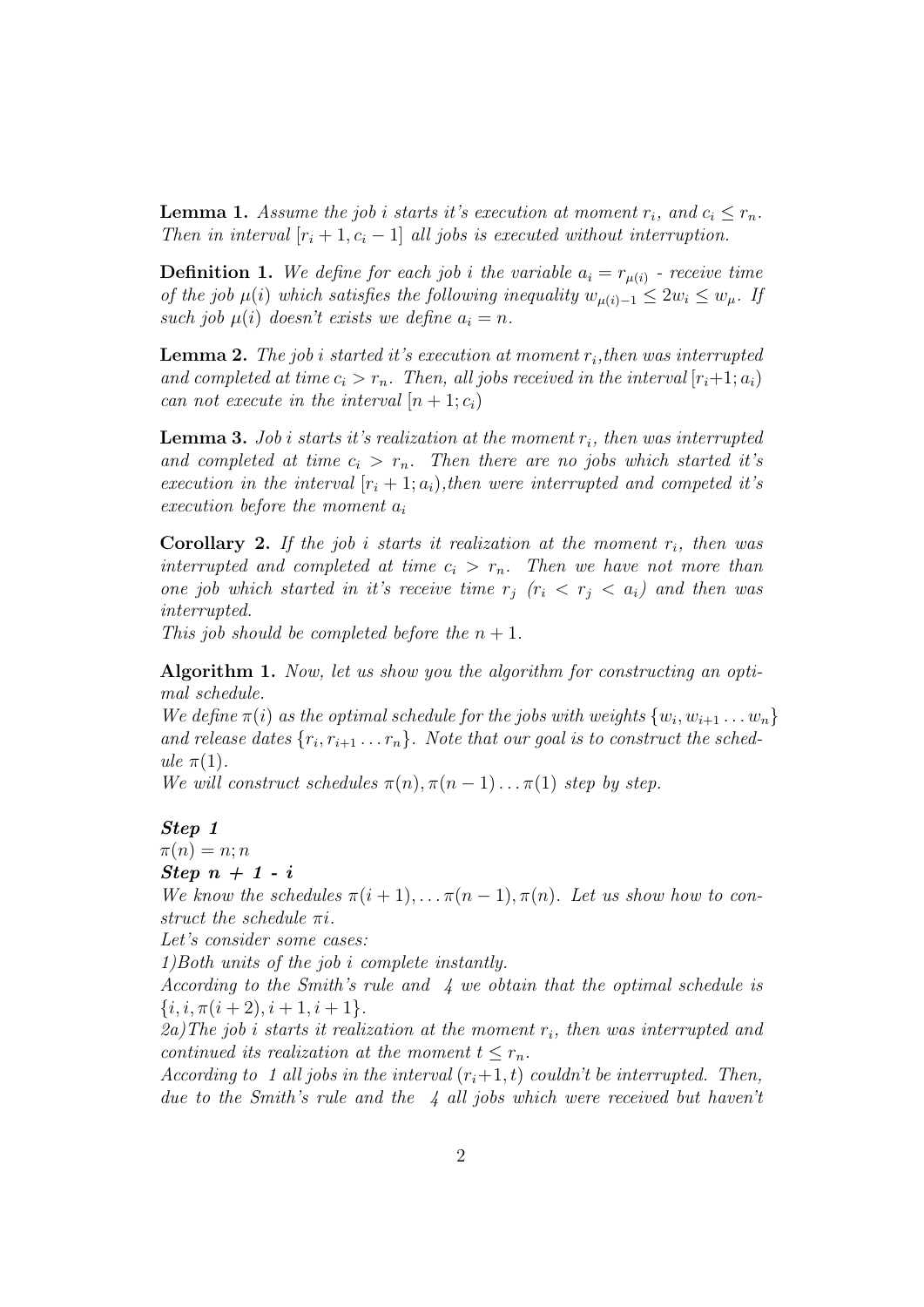started before the moment t must start their execution when all jobs with receive times  $\geq t+1$  will be completed.

We obtain that the optimal schedule for each t is:  $\{i, i+1, i+1, i+3, i+1\}$  $3... t - 1, t - 1, i, \pi(t + 2), t + 1, t + 1, t, t, \ldots i + 2, i + 2\}$ 

2b)The job i starts it realization at the moment  $r_i$ , then was interrupted and continued its realization at the moment  $t > r_n$ .

2b.1) There are no interruptions in the interval  $(r_i+1; a_i)$ . The job  $\mu(i)$  starts its execution at the moment moment  $a_i = r_{\mu(i)}$ .

Note that each job j such as  $i < j < \mu(i)$  could either be completed at the moment  $a_i$  or start its execution after the moment  $c_i$ . Hence, in the interval  $(a_i; c_i-1)$  to execute only jobs  $\{a_i+1,\ldots,n\}$ . Hence, the optimal schedule for this case is:

 $\{i, i+1, i+1, i+3, i+3, \ldots a_i-1, a_i-1, \pi(\mu(i)), i, a_i, a_i, \ldots i+2, i+2\}$ 

2b.2) There are no interruptions in the interval  $(r_i+1; a_i)$ . The job  $\mu(i)$  starts its execution at the moment moment  $a_i = r_{\mu(i)} + 1$ 

We have the one difference between this case and 2b.1) related to parity of the interval  $(r_i; r_{\mu(i)})$ . So, the optimal schedule is:

 $\{i, i+1, i+1, i+3, i+3 \ldots a_i, a_i, \pi(\mu(i)+1), \mu(i), \mu(i), i, a_i, a_i, \ldots i+2, i+2\}$ 2b.3) There is an interruption in the interval  $(r_i + 1, a_i)$ .

According to the 2 & 2 that there are can be only one interrupted job  $(r_i + 1, a_i)$  which must be completed before the moment  $n + 1$ . Let this job be performed beginning at t and continued its execution at  $t' < n$ . Note that there are no interruptions in the intervals  $(r_i + 1; t) \& (t; t')$  (due to the 1). According to the Smith's rule, 2 and the fact that  $t' \ge a_i$  we have the optimal schedule for each pair of jobs  $\{t, t'\}$ :

 $\{i, i+1, i+1, \ldots t-1, t-1, t+1, t+2, t+2, t'-1, t'-1, t+1, \pi(t'+2), \text{ all }$ jobs with the receive dates from the interval  $(a_i, t'+2)$  (which haven't started yet), i, all jobs with receive dates lower than  $a_i$  (which haven't started yet)}

We obtained on each step:

1 schedule in case 1)

About n schedules (for each t) in case  $2a$ )

1 schedule in case 2b.1) and 1 schedule in 2b.2)

About  $n^2$  schedules schedules in 2b.3) (for each pair  $\{t, t'\}$ ). So, we obtain about  $O(n^2)$  schedules on each step and we also need  $O(n)$  operations to sort the jobs according to Smith's rule.

After  $n-1$  steps we obtain the schedule  $\pi(1)$ .

So, the complexity of this algorithm equals  $O(n^4)$ .